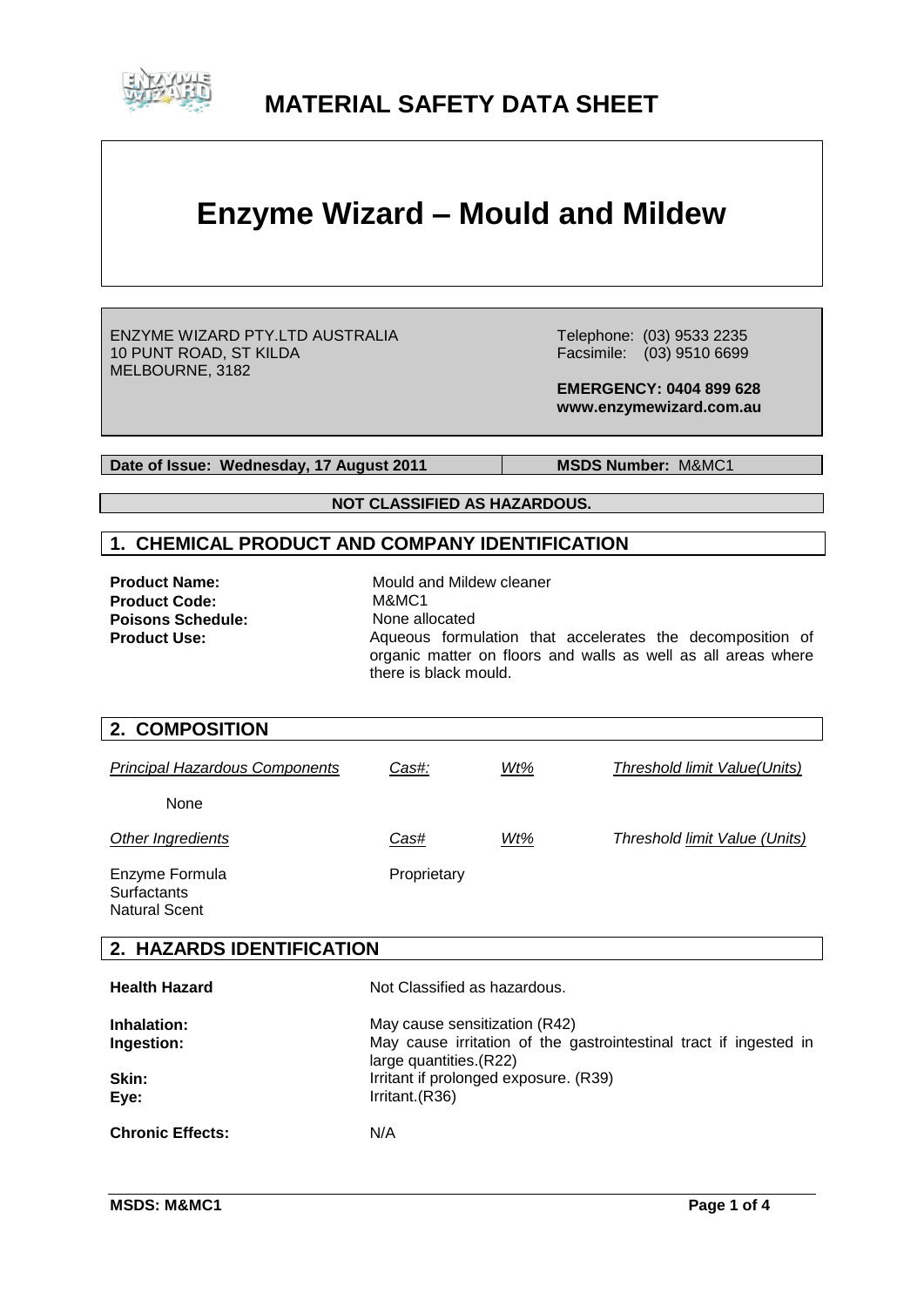#### **3. FIRST AID MEASURES**

| <b>First Aid</b>                                         |                                                                                                                        |
|----------------------------------------------------------|------------------------------------------------------------------------------------------------------------------------|
| Inhalation:                                              | Remove victim to fresh air. Call a physician immediately. (S63)                                                        |
| Ingestion:                                               | Rinse mouth with water. Give water to drink. DO NOT induce<br>vomiting. (S62)                                          |
| Skin:                                                    | Wash contaminated skin with plenty of water.<br>Remove<br>contaminated clothing and wash before re-use. (S28)          |
| Eye:                                                     | Hold eyes open, flood with water for at least fifteen minutes.<br>Seek medical attention if irritation persists. (S26) |
| <b>First Aid Facilities:</b><br><b>Advice to Doctor:</b> | Eye wash station.<br>Treat symptomatically.                                                                            |
|                                                          |                                                                                                                        |

# **4. FIRE FIGHTING MEASURES**

**Flash Point:** Not applicable<br> **Flammable Limits:** Not applicable **Flammable Limits:**<br>LEL: **Fire/Explosion Hazards: Fire Fighting Media:**

**LEL:** Not applicable Not a fire risk. Any means to subdue surrounding fire **Flammability:** Not flammable, not combustible. **Decomposition Temp:** This product may decompose when heated to temperatures above its boiling point.

#### **5. ACCIDENTAL RELEASE MEASURES**

**Spills & Disposal:** Slippery when spilt. Clean up immediately to avoid further accidents. Wear protective equipment to avoid skin and eye contact. Contain spilled material using sand or earth. Transfer spilled material to suitable containers for re-use or disposal. Clean spill with mop or rag. Secure area with warning of slippery floor.(S35)

# **6. HANDLING AND STORAGE**

**Precautions to be taken in Storage:** Store in the original container in a cool, dry place out of direct sunlight. Keep container closed when not in use.(S3/S7)

# **7. EXPOSURE CONTROLS, PERSONAL PROTECTION**

| <b>Exposure Standards:</b>           | None established for this product.                                                                                                                                 |
|--------------------------------------|--------------------------------------------------------------------------------------------------------------------------------------------------------------------|
| <b>Personal Protective Equipment</b> |                                                                                                                                                                    |
| <b>Eye/Face Protection:</b>          | Wear close fitting goggles or face shield when there is potential<br>for eye contact with the undiluted material. (S39)                                            |
| <b>Skin Protection:</b>              | Wear PVC or rubber gloves. (S37)                                                                                                                                   |
| <b>Clothing:</b>                     | No special requirements.                                                                                                                                           |
| <b>Eng. Controls:</b>                | Use in a well-ventilated area. (S51)                                                                                                                               |
| <b>Work/Hygienic Practices:</b>      | Always wash hands before smoking, eating or using the toilet.<br>Wash contaminated clothing and other protective equipment<br>before storing or re-using.(S20/S21) |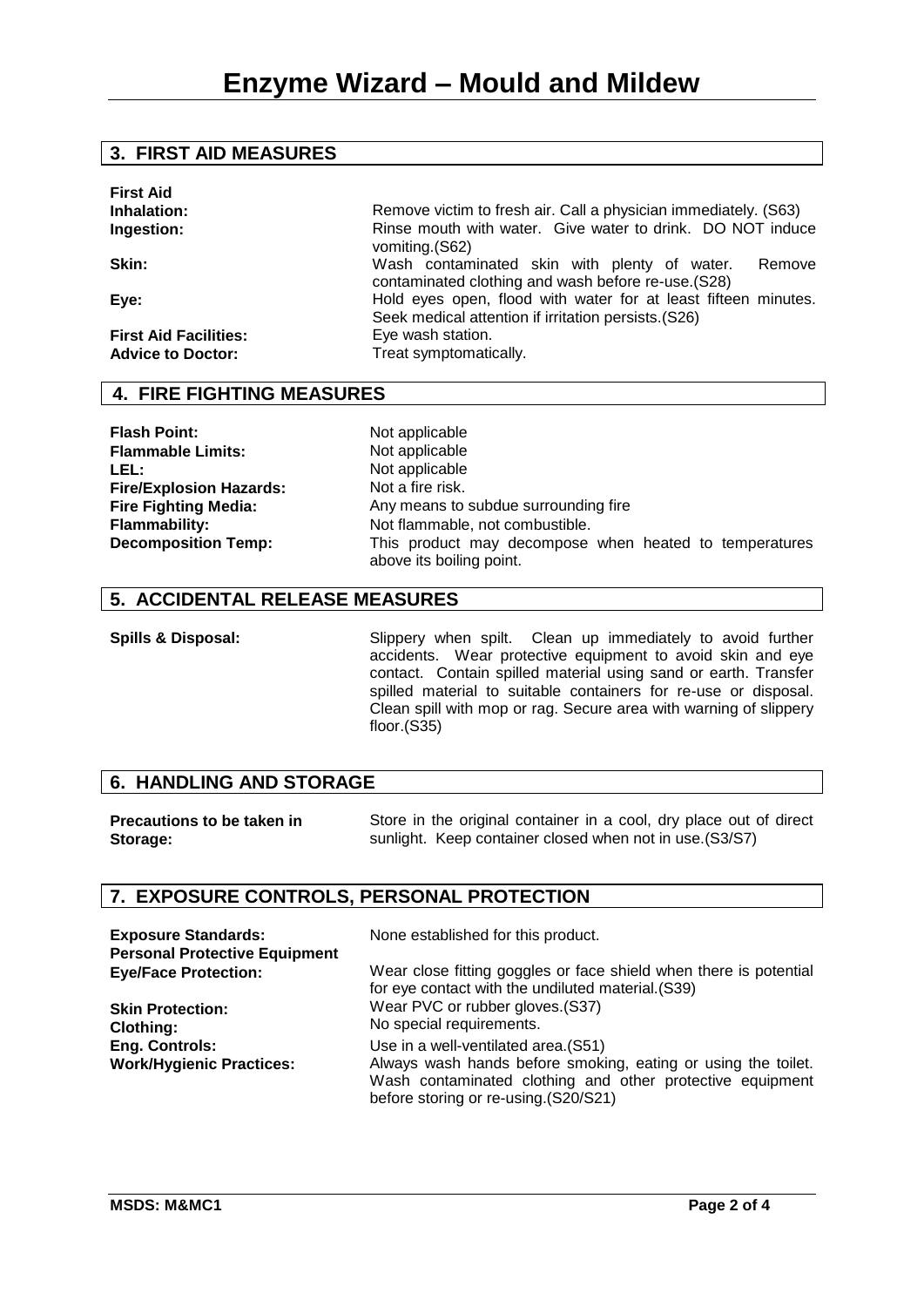# **8. PHYSICAL AND CHEMICAL PROPERTIES**

| Appearance:                            | Aquamarine coloured liquid - Natural scent |
|----------------------------------------|--------------------------------------------|
| Odour:                                 | <b>Neutral</b>                             |
| <b>Boiling Point:</b>                  | N/A                                        |
| <b>Solubility in Water:</b>            | Complete                                   |
| <b>Solubility in Organic Solvents:</b> | N/A                                        |
| Specific Gravity ( $H_2O=1$ ):         | 1.035                                      |
| pH:                                    | 6.27                                       |
| Viscosity $(20^{\circ}C)$ :            | N/A                                        |
| <b>Vapour Pressure:</b>                | N/A                                        |
|                                        |                                            |

#### **9. STABILITY AND REACTIVITY**

| <b>Stability:</b>                               | Yes. Stable under normal conditions of storage and use.      |
|-------------------------------------------------|--------------------------------------------------------------|
| <b>Hazardous Polymerization:</b>                | Will not occur. None                                         |
| <b>Incompatibility (Materials to</b><br>Avoid): | No dangerous reactions known under normal conditions of use. |

#### **10. TOXICOLOGICAL INFORMATION**

**Toxicology Information:** 29 CFR 1900

Oral: RLD 50: >5000mg/Kg Skin: Not a primary irritant.

#### **11. ECOLOGICAL INFORMATION**

**Biodegradability:** 28 days **Aquatic Toxicity: N/A**

# **12. DISPOSAL CONSIDERATIONS**

| <b>WASTE FROM RESIDUES</b>    |
|-------------------------------|
| <b>Destruction/Disposal:</b>  |
| <b>CONTAMINATED PACKAGING</b> |
| Decontamination/cleaning:     |
| <b>Destruction/Disposal:</b>  |
| Note:                         |

Dispose of materials or solid residues at a licensed site.(S56)

Rinse with water. Recycle following cleaning or dispose of at an authorised site. The user's attention is drawn to the possible existence of local regulations regarding disposal.

#### **13. TRANSPORT INFORMATION**

**UN Number:** None allocated **Proper Shipping Name:** None allocated **DG Class:** None allocated **Hazchem Code:** Not applicable<br> **Packaging Method:** None allocated **Packaging Method:** None allocated<br> **Packaging Group:** None allocated **Packaging Group: EPG Number:** Not applicable **IERG Number:** Not applicable